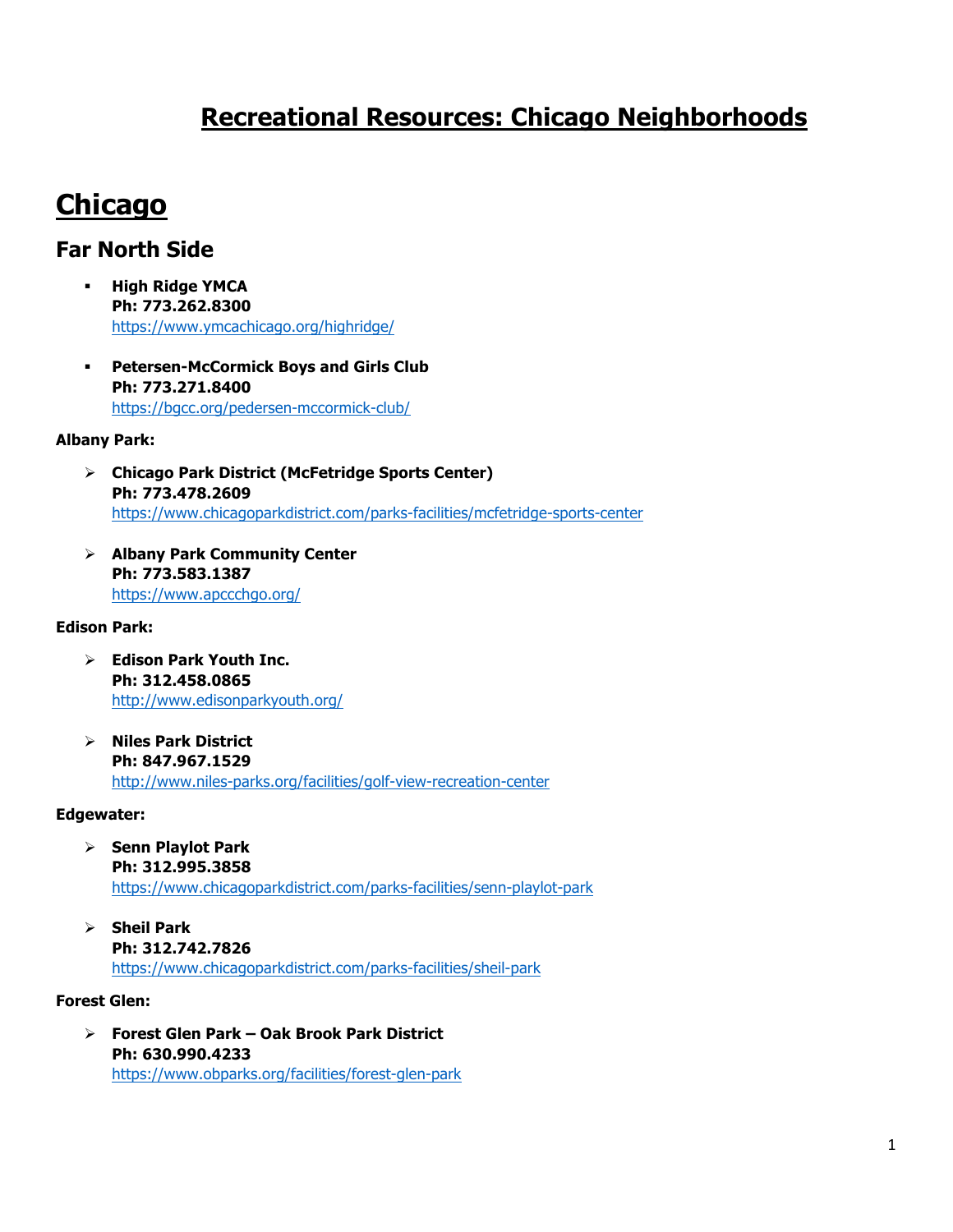#### **Jefferson Park:**

Ø **Jefferson Memorial Park Ph: 773.685.3316** https://www.chicagoparkdistrict.com/parks-facilities/jefferson-memorial-park

#### **Lincoln Square:**

- Ø **Chicago Park District** (McFetridge Sports Center) **Ph: 312.478.2609** https://www.chicagoparkdistrict.com/parks-facilities/mcfetridge-sports-center
- Ø **Lincoln Square Neighborhood Center Ph: 212.874.0860** http://www.lsncny.org/

#### **North Park:**

- Ø **Chicago Park District River Park Ph: 312.742.7516** https://www.chicagoparkdistrict.com/parks-facilities/river-park
- Ø **North Park Village Nature Center Ph: 312.744.5472** https://www.chicagoparkdistrict.com/parks-facilities/north-park-village-nature-center-park
- Ø **North Berwyn Park District Ph: 708.749.4900**  http://www.nbpd4fun.org/

#### **Norwood Park:**

Ø **Chicago Park District (Norwood Park) Ph: 773.631.4893** https://www.chicagoparkdistrict.com/parks-facilities/norwood-park

#### **Rogers Park:**

Ø **Chicago Park District (Rogers Park) Ph: 773.381.6274** https://www.chicagoparkdistrict.com/parks-facilities/rogers-park

#### **Uptown:**

- Ø **Clarendon Park Community Center Ph: 312.742.7512** https://www.chicagoparkdistrict.com/parks-facilities/clarendon-park-cmty-ctr
- Ø **Margate Park Fieldhouse Ph: 312.742.7522** https://www.chicagoparkdistrict.com/parks-facilities/margate-park

#### **West Ridge:**

Ø **Bernard Horwich JCC Ph: 773.761.9100** https://www.jccchicago.org/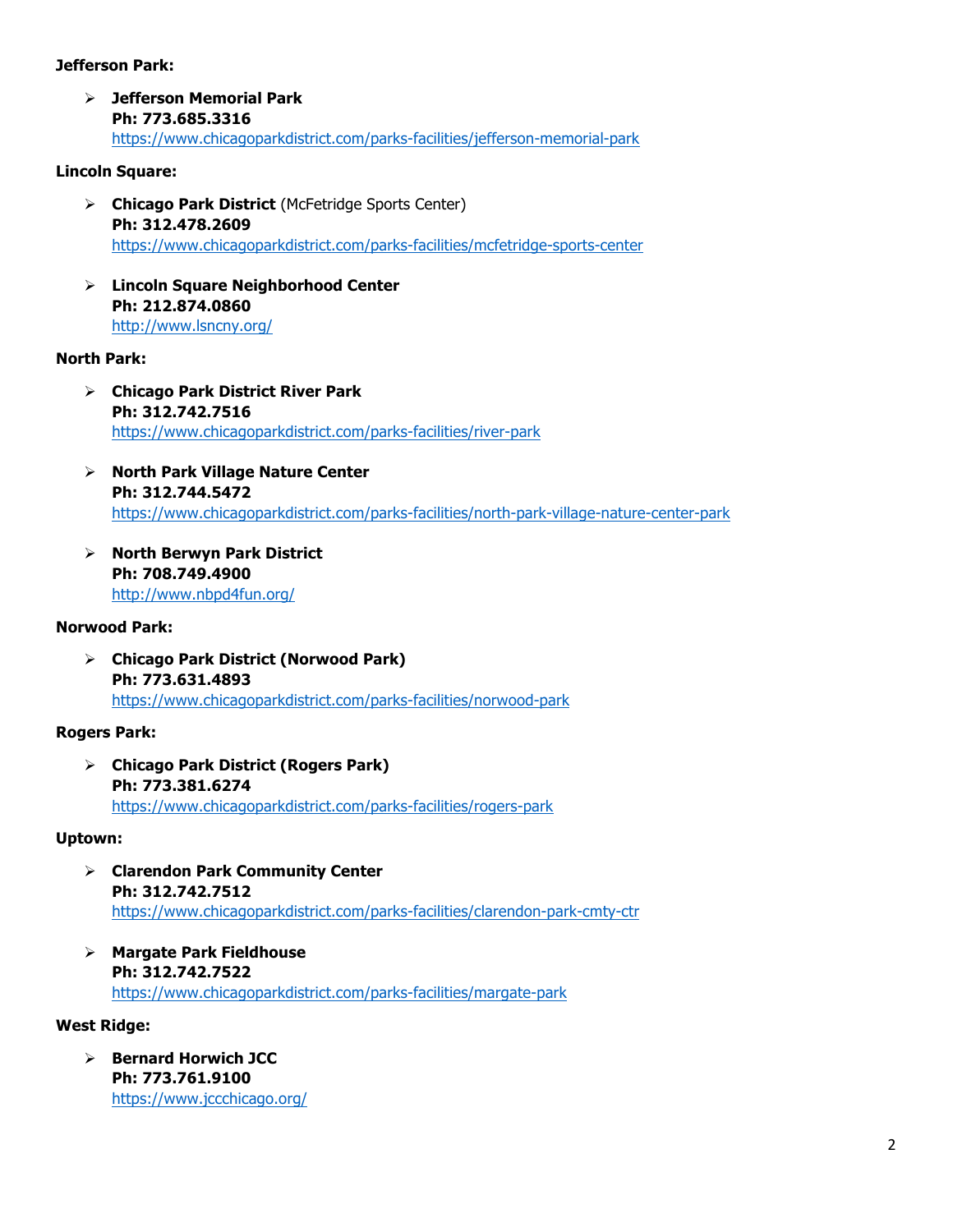Ø **Chicago Park District (Green Briar Park) Ph: 773.761.0582**  https://www.chicagoparkdistrict.com/parks-facilities/green-briar-park

# **North Side**

- § **Boys and Girls Club Chicago Ph: 773.348.1866** https://bgcc.org/
- § **Chicago YMCA Ph: 773.596.5490** https://www.ymcachicago.org/
- § **Lakeview YMCA Ph: 773.248.3333** https://www.ymcachicago.org/lakeview/
- § **Logan Square Boys and Girls Club Ph: 773.342.8800** https://bgcc.org/logan-square-club/
- § **The Menomonee Club for Boys and Girls Ph: 312.664.4631** http://www.menomoneeclub.org/

#### **Avondale:**

Ø **Avondale Neighborhood Park Ph: 773.478.1410** https://www.chicagoparkdistrict.com/parks-facilities/avondale-park

#### **Logan Square:**

- Ø **Holstein Park Ph: 312.742.7554** https://www.chicagoparkdistrict.com/parks-facilities/holstein-park
- Ø **Mozart Park Ph: 312.742.7535** https://www.chicagoparkdistrict.com/parks-facilities/mozart-park

#### **Lakeview:**

- Ø **Eckhart Park Ph: 312.746.5490**  https://www.chicagoparkdistrict.com/parks-facilities/eckhart-park
- Ø **Gill Park Recreation Center Ph: 312.742.7802** https://www.chicagoparkdistrict.com/parks-facilities/gill-park

#### **Lincoln Park:**

Ø **First Ascent Avondale Ph: 773.564.9815**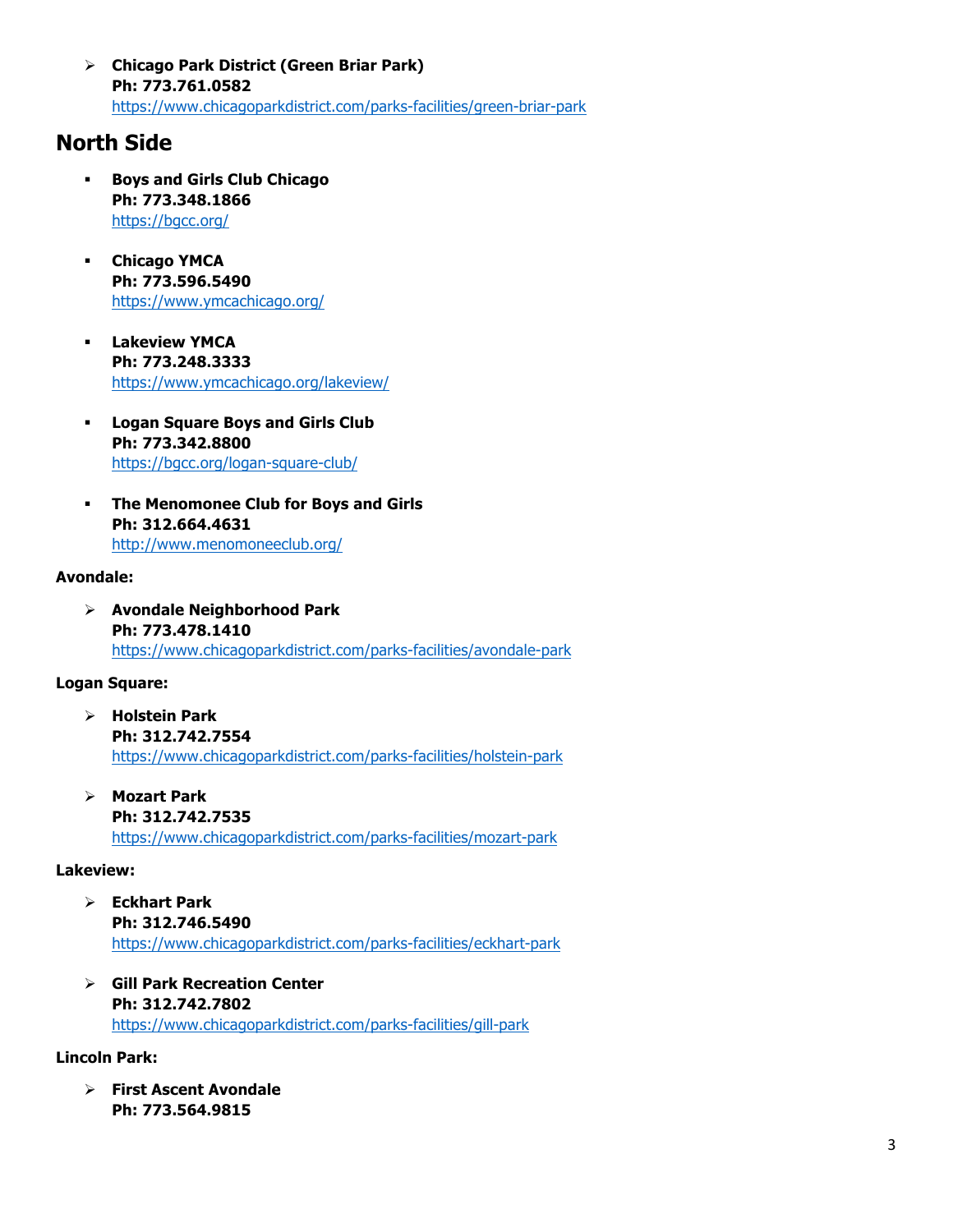Ø **Ray Meyer Fitness and Recreation Center Ph: 773.325.4555** https://resources.depaul.edu/campus-recreation/Pages/default.aspx

#### **North Center:**

Ø **Hamlin Park Ph: 312.742.7785**  https://www.chicagoparkdistrict.com/parks-facilities/hamlin-park

## **Northwest Side**

- § **Irving Park YMCA Ph: 773.777.7500** https://www.ymcachicago.org/irvingpark/
- § **Neighborhood Boys and Girls Club Ph: 773.463.4161**  http://www.nbgc.org/

#### **Belmont Cragin:**

- Ø **Chicago Park District (Cragin Park) Ph: 312.746.5065**  https://www.chicagoparkdistrict.com/parks-facilities/cragin-park
- Ø **St. Viator Recreation Center Ph: 773.286.4235** https://www.wellness.com/dir/3057908/health-club/st-viator-recreation-center/chicago/il

#### **Dunning:**

Ø **Shabbona Park Ph: 773.685.6205** https://www.chicagoparkdistrict.com/parks-facilities/shabbona-park

#### **Hermosa:**

- Ø **Kelvyn Park Ph: 312.742.7547** https://www.chicagoparkdistrict.com/parks-facilities/kelvyn-park
- Ø **Chicago Park District (Cragin Park) Ph: 312.746.5065** https://www.chicagoparkdistrict.com/parks-facilities/cragin-park

#### **Irving Park:**

Ø **Chicago Park District** (McFetridge Sports Center) **Ph: 312.478.2609** https://www.chicagoparkdistrict.com/parks-facilities/mcfetridge-sports-center

#### **Montclare:**

Ø **Field Recreation Center Ph: 708.426.3966**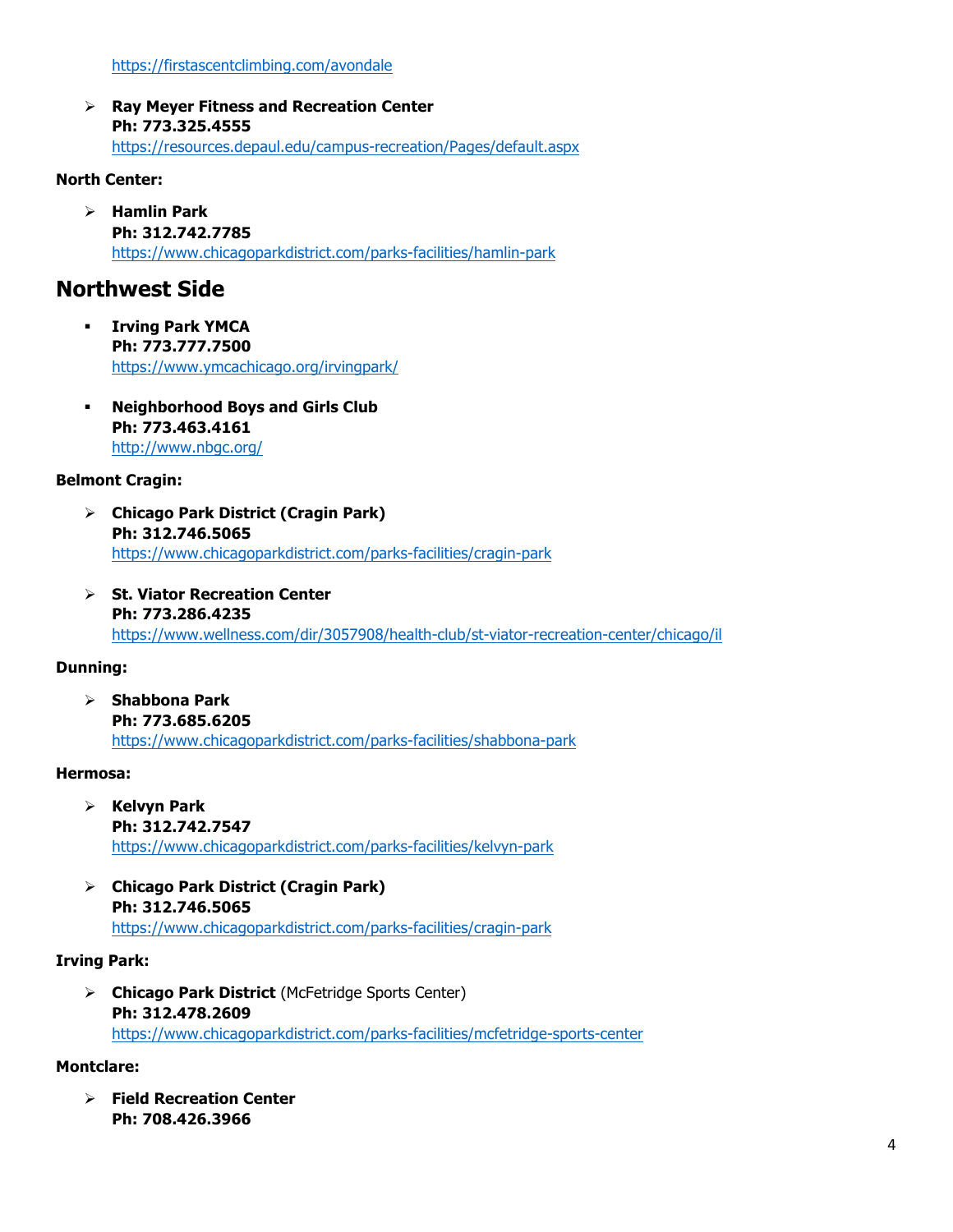https://www.chicagoparkdistrict.com/parks-facilities/location-types/800

Ø **Rutherford Sayre Park Ph: 312.746.5368** https://www.chicagoparkdistrict.com/parks-facilities/rutherford-sayre-park

#### **Portage Park:**

- Ø **Mayfair Park Ph: 773.685-3361** https://www.chicagoparkdistrict.com/parks-facilities/mayfair-park
- Ø **Portage Fieldhouse Ph: 773.685.7184** https://www.chicagoparkdistrict.com/parks-facilities/portage-fieldhouse

### **Central near North and Near South Side**

§ **Union League boys and Girls Club –Club One Ph: 312.777.3222** https://tandeminc.net/portals/unionleagueboysandgirls/

#### **Loop:**

Ø **Lakeshore East Park Ph: 312.742.3948** https://www.chicagoparkdistrict.com/parks-facilities/lakeshore-east-park

#### **Near North Side:**

- Ø **Seward Park Ph: 312.747.2001** https://www.chicagoparkdistrict.com/parks-facilities/seward-park
- Ø **Stanton Park Ph: 312.742.7896** https://www.chicagoparkdistrict.com/parks-facilities/stanton-park

#### **Near South Side:**

- Ø **Chicago Park District Ph: 312.235.7000** https://www.chicagoparkdistrict.com/parks-facilities/soldier-field
- Ø **Chicago Park District/Rainbow Ph: 312.745.1479** https://www.chicagoparkdistrict.com/parks-facilities/rainbow-beach-park

### **West and Near West Side**

§ Boys and Girls Club **Ph: 773.638.5464** www.bcc.org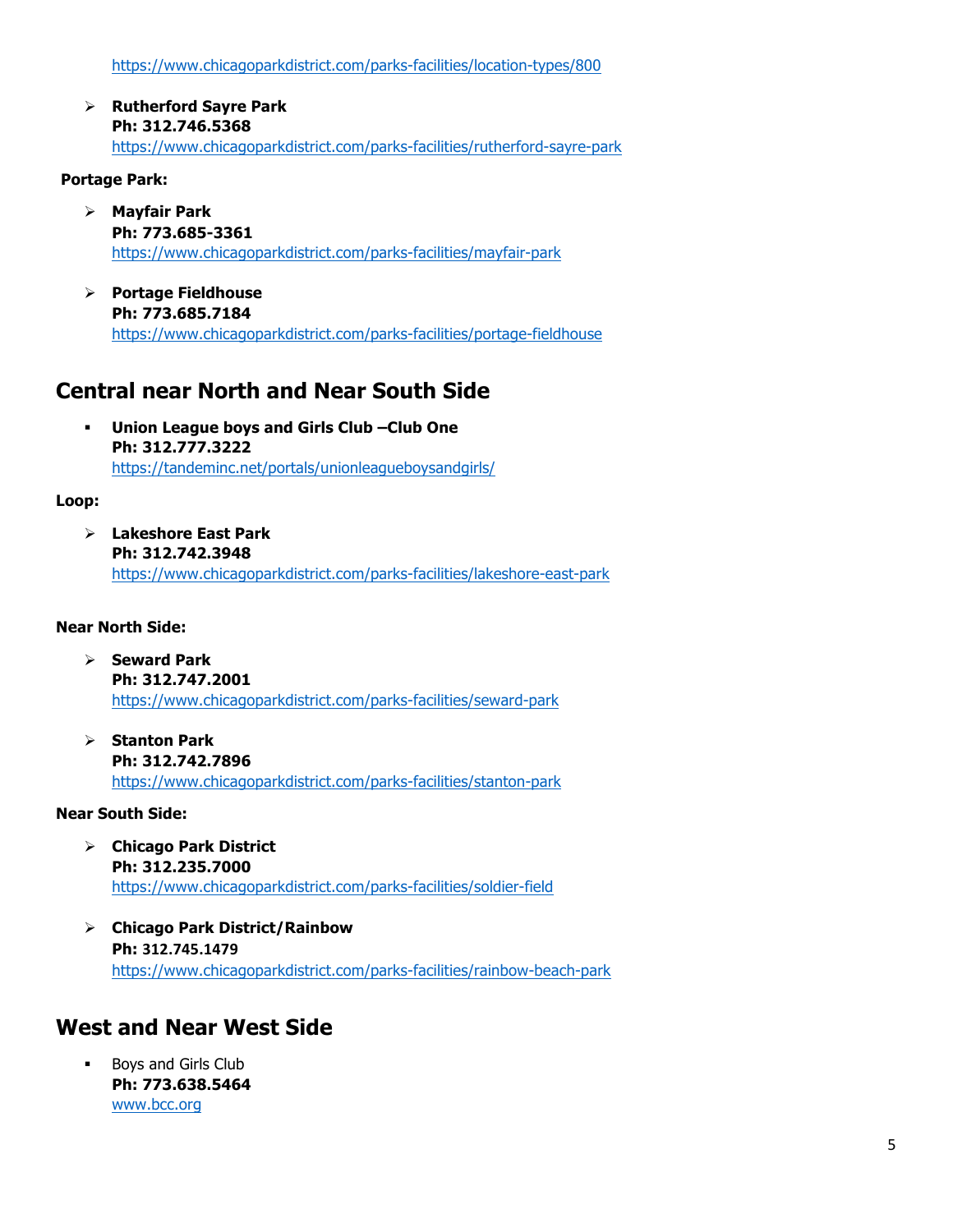- § **Kelly Hall YMCA Ph: 773.886.1220** https://www.ymcachicago.org/pages/kelly-hall-ymca
- § **Union League Boys and Girls Club South Lawndale Ph: 773.535.4580** www.bcc.org
- § **North Lawndale YMCA Ph: 773.638.0773** https://www.ymcachicago.org/pages/north-lawndale-ymca
- § **Boys and Girls Club of America Ph: 773.277.1800**  www.bcc.org

#### **Austin:**

- Ø **Amundsen Park Ph: 312.746.5003**  https://www.chicagoparkdistrict.com/parks-facilities/amundsen-park
- Ø **Chicago Park District (Austin Park) Ph: 312.742.7529** https://www.chicagoparkdistrict.com/parks-facilities/austin-park
- Ø **Columbus Park Ph: 773.287.7641** https://www.chicagoparkdistrict.com/parks-facilities/columbus-park

#### **East Garfield Park:**

Ø **Garfield Park Ph: 312.746.5092** https://www.chicagoparkdistrict.com/parks-facilities/garfield-park

#### **Humboldt Park:**

Ø **Chicago Park District (Humboldt Park) Ph: 312.742.7554** https://www.chicagoparkdistrict.com/parks-facilities/humboldt-park

#### **Lower West Side:**

- Ø **Harrison Park Ph: 312.746.5491**  https://www.chicagoparkdistrict.com/parks-facilities/harrison-park
- Ø **Jefferson Playground Park Ph: 312.746.5083** https://www.chicagoparkdistrict.com/parks-facilities/jefferson-playground-park

#### **Near West Side:**

Ø **Skinner Park Ph: 312.746.5560**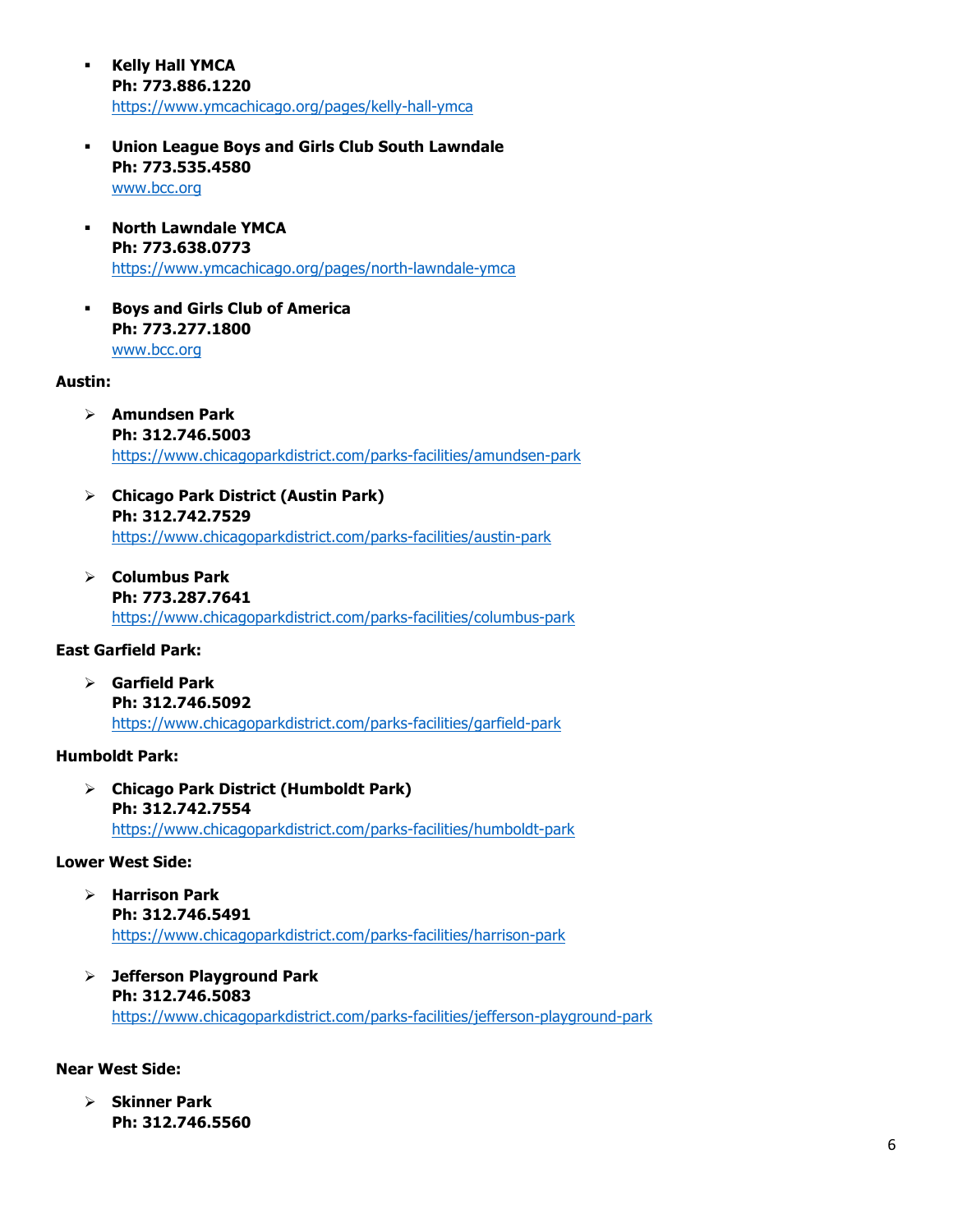https://www.chicagoparkdistrict.com/parks-facilities/skinner-park

Ø **Addams Park Ph: 312.746.5086** https://www.chicagoparkdistrict.com/parks-facilities/addams-park

#### **North Lawndale:**

Ø **Homan Square Park Ph: 312.746.6650** https://www.chicagoparkdistrict.com/parks-facilities/homan-square-park

#### **South Lawndale:**

- Ø **Piotrowski Park Ph: 312.747.6608** https://www.chicagoparkdistrict.com/parks-facilities/piotrowski-park
- Ø **Shedd Park Ph: 773.762.3168** https://www.chicagoparkdistrict.com/parks-facilities/shedd-park

#### **West Garfield Park:**

- Ø **Garfield Park Conservatory Ph: 312.746.5100** https://garfieldconservatory.org/
- Ø **Tilton Park Ph: 773.287.0806** https://www.chicagoparkdistrict.com/parks-facilities/tilton-park
- Ø **Altgeld Park Ph: 312.746.5001** https://www.chicagoparkdistrict.com/parks-facilities/altgeld-park

#### **West Town:**

- Ø **Eckhart Park Ph: 312.746.5490**  https://www.chicagoparkdistrict.com/parks-facilities/eckhart-park
- Ø **Pulaski Park Ph: 312.742.7559** https://www.chicagoparkdistrict.com/parks-facilities/pulaski-park

### **Southwest Side**

- § **Garfield YMCA Head Start Ph: 773.265.3900** https://www.ymcachicago.org/
- § **Rauner Family YMCA Ph: 773.847.3115** https://www.ymcachicago.org/rauner/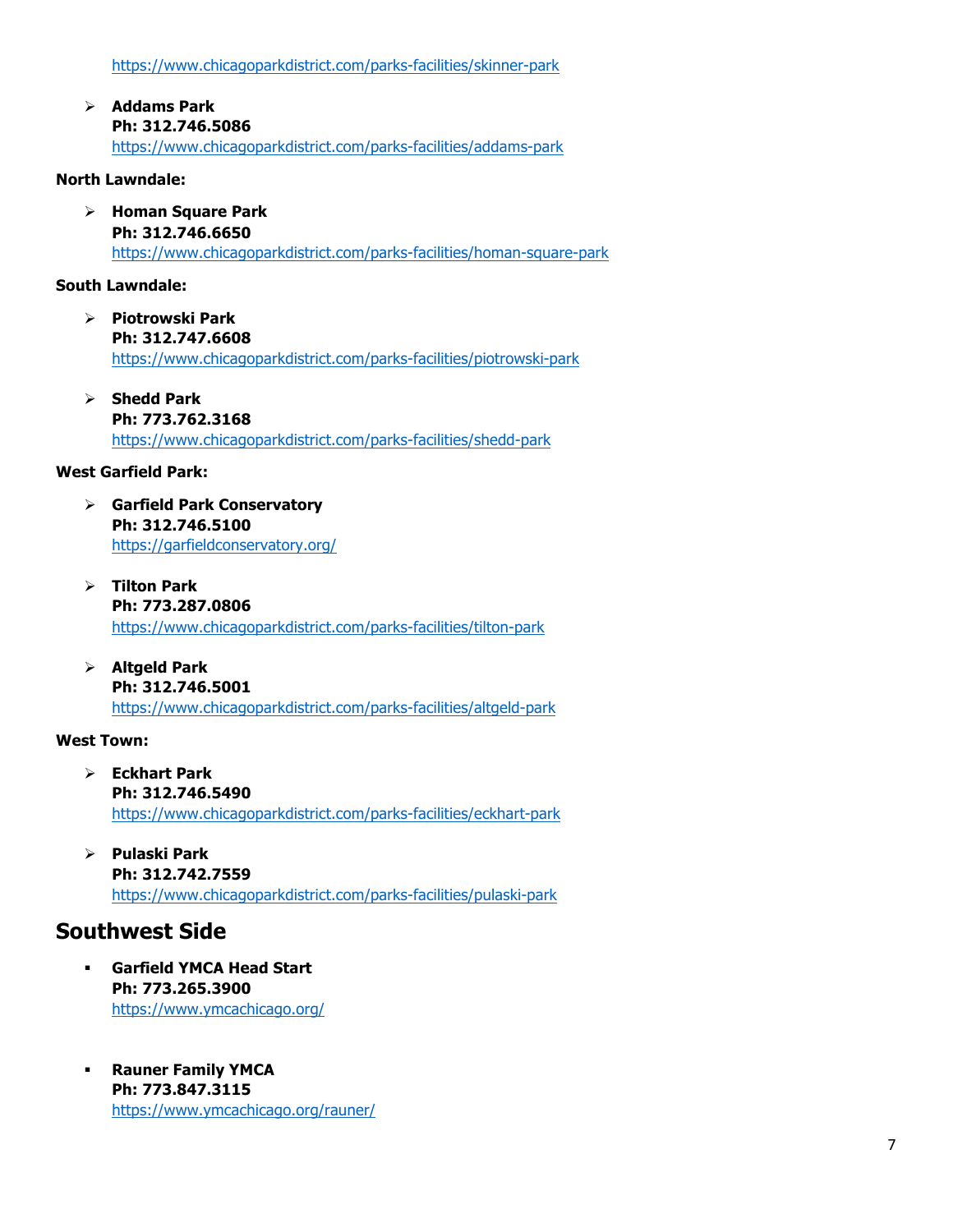#### **Archer Heights:**

- Ø **Archer Park Ph: 773.284.7029**  https://www.chicagoparkdistrict.com/parks-facilities/archer-park
- Ø **The Town of Cicero Community Center Ph: 708.656.3600** http://www.thetownofcicero.com/

#### **Brighton Park:**

Ø **Kelly Park Ph: 312.747.6197**  https://www.chicagoparkdistrict.com/parks-facilities/kelly-park

#### **Chicago Lawn:**

- Ø **Marquette Park Ph: 312.747.6469** https://www.chicagoparkdistrict.com/parks-facilities/marquette-park
- Ø **Tarkington Park**

```
Ph: 312.747.6136
```
https://www.chicagoparkdistrict.com/parks-facilities/tarkington-park

#### **Clearing:**

Ø **Hale Park Ph: 773.229.0812** https://www.chicagoparkdistrict.com/parks-facilities/hale-park

#### **Englewood:**

Ø **Moran Park Ph: 312.747.6560** https://www.chicagoparkdistrict.com/parks-facilities/moran-playground-park

#### **Gage Park:**

Ø **Gage Park Fieldhouse Ph: 312.747.6147** https://www.chicagoparkdistrict.com/parks-facilities/gage-park

#### **Garfield Ridge:**

Ø **Chicago Park District Valley Forge Ph: 773.229.0812** https://www.chicagoparkdistrict.com/parks-facilities/valley-forge-park

#### **McKinley Park:**

- Ø **McKinley Gymnastics Center Ph: 312.747.6536** https://www.chicagoparkdistrict.com/parks-facilities/mckinley-gymnastics-center Ø **McKinley Park**
- **Ph: 312.747.6527** https://www.chicagoparkdistrict.com/parks-facilities/mckinley-park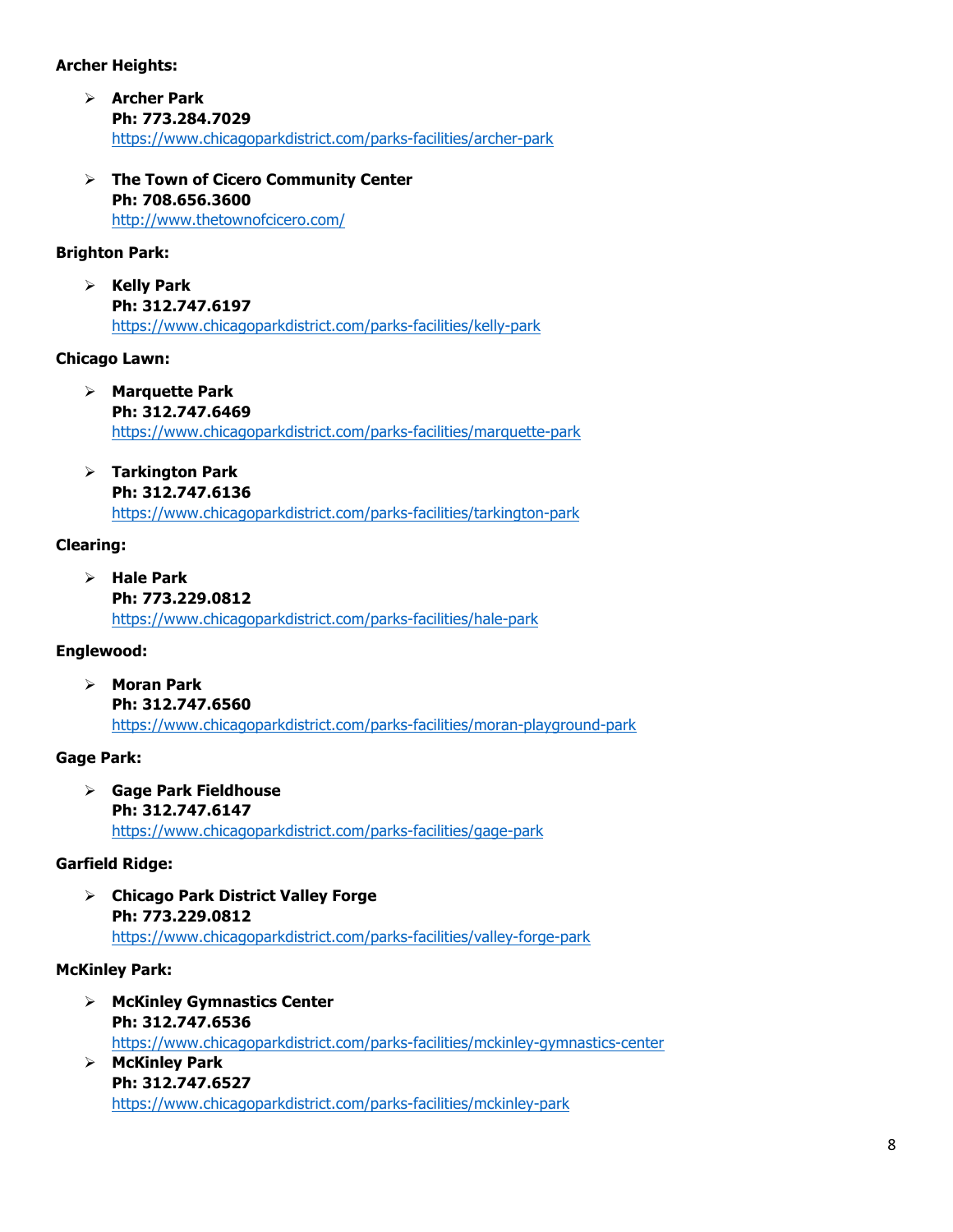#### **New City:**

- Ø **Fosco Park Community Center Ph: 312.746.5086** http://www.pbcchicago.com/projects/fosco-community-center/
- Ø **Homan Square Park Ph: 312.746.6650** https://www.chicagoparkdistrict.com/parks-facilities/homan-square-park

#### **West Elston:**

Ø **Pasteur Park Ph: 773.284.0530** https://www.chicagoparkdistrict.com/parks-facilities/pasteur-park

#### **West Englewood:**

- Ø **Ogden Park Ph: 312.747.6572** https://www.chicagoparkdistrict.com/parks-facilities/ogden-park
- Ø **Morgan Park Sports Center Ph: 773.840.4622** http://morganparksportscenter.com/

#### **West Lawn:**

- Ø **West Lawn Park Ph: 773.284.2803** https://www.chicagoparkdistrict.com/parks-facilities/west-lawn-park
- Ø **Chicago Park District Valley Forge Ph: 773.229.0812** https://www.chicagoparkdistrict.com/parks-facilities/valley-forge-park

### **South Side**

- § **Louis L. Valentine Boys and Girls Club Chicago Ph: 773.927.7373** https://bgcc.org/
- § **West Communities YMCA of Metro Chicago Ph: 773.434.0300** https://www.ymcachicago.org/westcommunities/

#### **Armour Square:**

- Ø **Armour Square Park Ph: 312.747.6012** https://www.chicagoparkdistrict.com/parks-facilities/armour-square-park
- Ø **Armour Square Fitness Center Ph: 312.747.6012** https://www.chicagoparkdistrict.com/parks-facilities/armour-square-fitness-center

#### **Bridgeport:**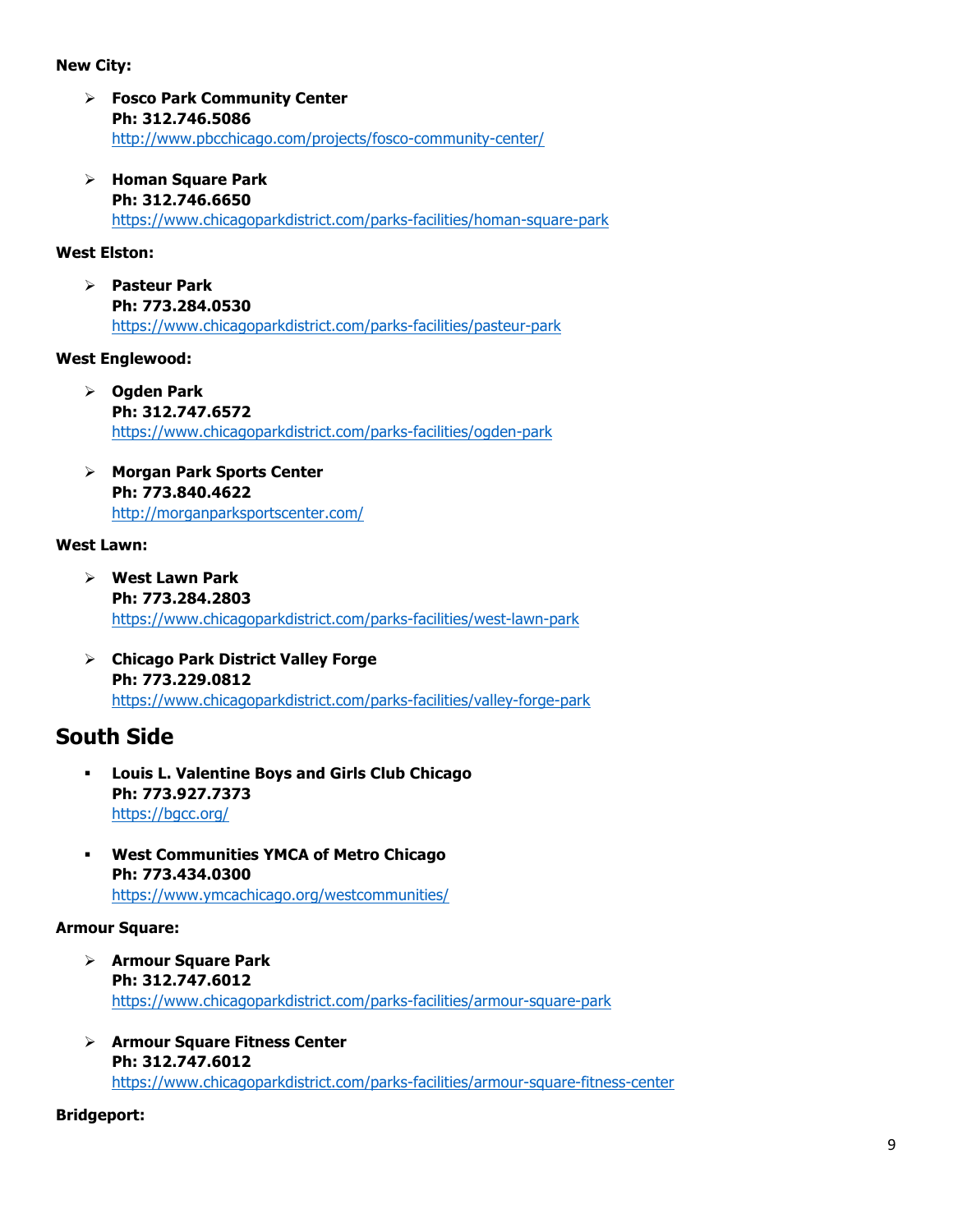Ø **McGuane Park Ph: 312.747.6497** https://www.chicagoparkdistrict.com/parks-facilities/mcguane-park

Ø **Armour Square Park Ph: 312.747.6012**

https://www.chicagoparkdistrict.com/parks-facilities/armour-square-park

#### **Douglas:**

Ø **Douglas Park Cultural & Community Center Ph: 773.762.2842** https://www.chicagoparkdistrict.com/parks-facilities/douglas-park-cultural-community-center

#### **Fuller Park:**

- Ø **Fuller Park Ph: 312.747.6118** https://www.chicagoparkdistrict.com/parks-facilities/fuller-park
- Ø **Eden Place Nature Center Ph: 773.624.8686**  http://www.edenplacenaturecenter.org/

#### **Grand Boulevard:**

- Ø **Mandrake Park Fieldhouse Ph: 312.747.9938** https://www.chicagoparkdistrict.com/parks-facilities/mandrake-park
- Ø **Mandrake Park Ph: 312.747.9938** https://www.chicagoparkdistrict.com/parks-facilities/location-types/800

#### **Greater Grand Crossing:**

- Ø **Grand Crossing Park Ph: 312.747.6148** https://www.chicagoparkdistrict.com/parks-facilities/grand-crossing-park
- Ø **Gary Comer Youth Center Ph: 773.358.4100** http://www.garycomeryouthcenter.org/

#### **Hyde Park:**

- Ø **Hyde Park JCC Ph: 773.753.3080** https://www.jccchicago.org/locations/hyde-park-jcc/
- Ø **Henry Crown Field House Ph: 773.753.4949** http://athletics.uchicago.edu/facilities/hcfh/index

#### **Kenwood:**

Ø **Kenwood Park**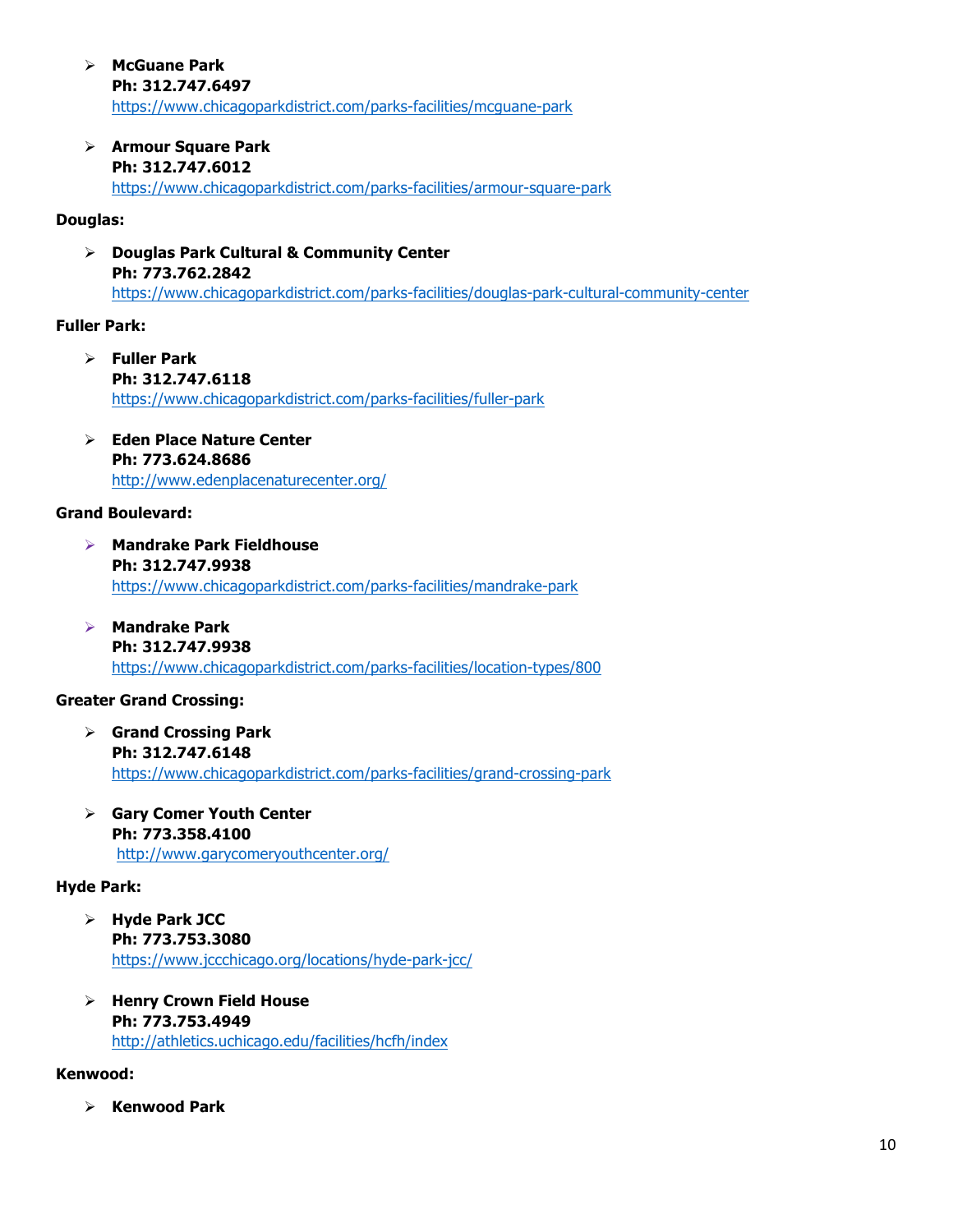**Ph: 312.747.6286**

https://www.chicagoparkdistrict.com/parks-facilities/kenwood-park

Ø **Kennicott Park Ph: 312.747.7138** 

https://www.chicagoparkdistrict.com/parks-facilities/kennicott-park

#### **Oakland:**

- Ø **Williams-Davis Park Ph: 312.656.0423** https://www.chicagoparkdistrict.com/parks-facilities/williams-davis-park
- Ø **Burnham Park Ph: 312.742.5369** https://www.chicagoparkdistrict.com/parks-facilities/burnham-park

#### **South Shore:**

Ø **Lincoln Park Southfield Ph: 312.742.7726** https://www.chicagoparkdistrict.com/parks-facilities/lincoln-park-southfield

#### **Washington Park:**

- Ø **Washington Park Ph: 773.256.1248** https://www.chicagoparkdistrict.com/parks-facilities/washington-park
- Ø **XS Tennis and Education Foundation Ph: 773.548.7529** https://xstennis.org

#### **Woodlawn:**

- Ø **Harris Park Ph: 312.747.2706** https://www.chicagoparkdistrict.com/parks-facilities/harris-park
- Ø **Midway Plaisance Park Ph: 312.745.2470** https://www.chicagoparkdistrict.com/parks-facilities/midway-plaisance-park

## **Far Southwest Side**

- § **Boys and Girls Club of America Ph: 773.277.1800** www.Bgca.org
- § **Jeanne Kenny YMCA Ph: 773.904.0195** https://www.ymcachicago.org/pages/jeanne-kenney-ymca-day-care

#### **Ashburn:**

Ø **Hayes Park**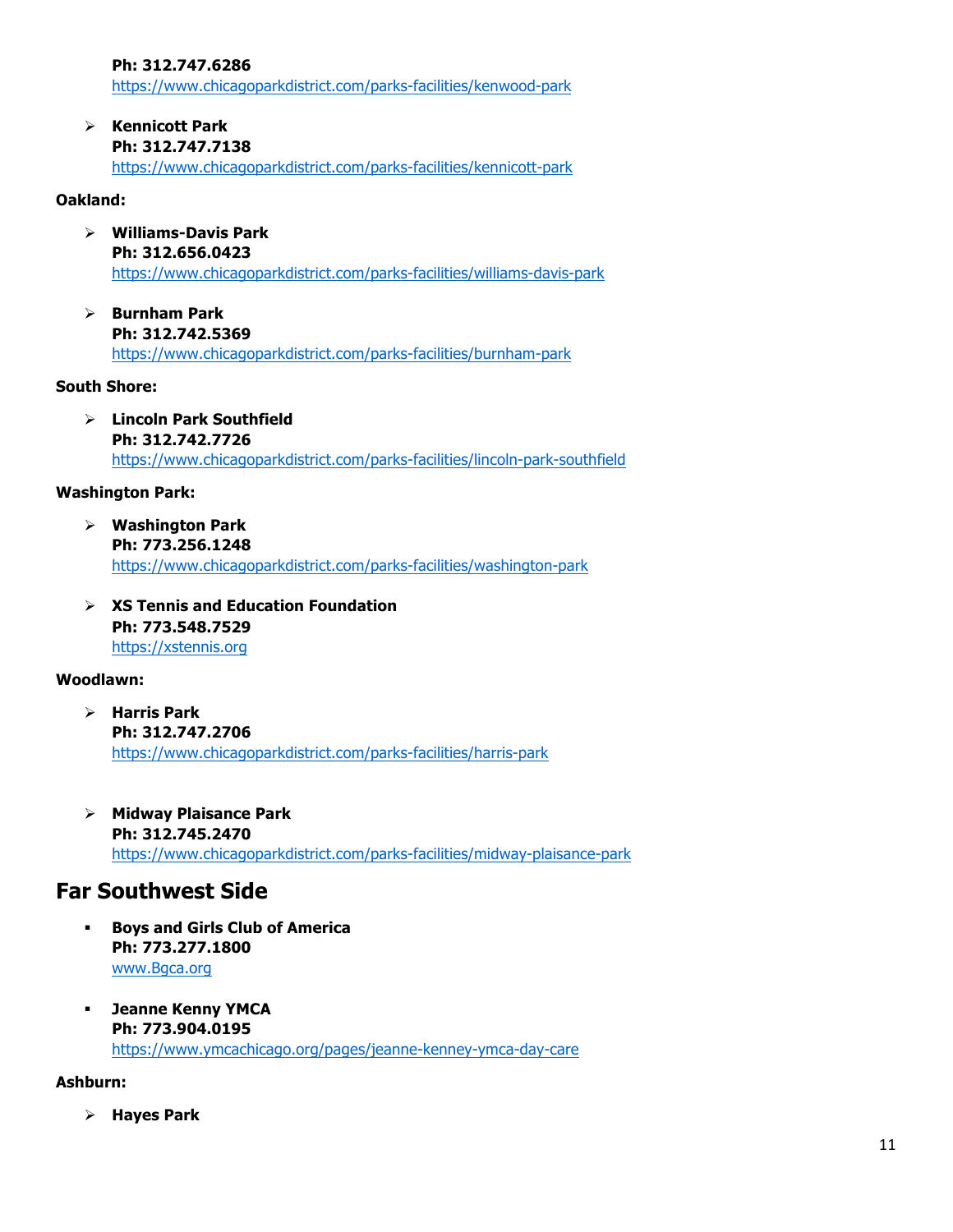**Ph: 312.747.6177**

https://www.chicagoparkdistrict.com/parks-facilities/hayes-park

#### **Auburn Gresham:**

- Ø **Foster Park** 
	- **Ph: 312.747.6135**

https://www.chicagoparkdistrict.com/parks-facilities/foster-park

Ø **O'Hallaren Park Ph: 312.747.6573**

https://www.chicagoparkdistrict.com/parks-facilities/ohallaren-park

#### **Beverly:**

Ø **Beverly Park Ph: 312.747.6024** https://www.chicagoparkdistrict.com/parks-facilities/beverly-park

#### **Morgan Park:**

- Ø **Morgan Park Sports Center Ph: 773.840.4622** http://morganparksportscenter.com/
- Ø **Chicago Park District Munroe Ph: 312.747.6561** https://www.chicagoparkdistrict.com/parks-facilities/munroe-park

#### **Mount Greenwood:**

- Ø **Mt. Greenwood Park Ph: 312.747.6564** https://www.chicagoparkdistrict.com/parks-facilities/mt-greenwood-park
- Ø **Mc Kiernan Park Ph: 312.747.2883** https://www.chicagoparkdistrict.com/parks-facilities/mckiernan-playground-park

#### **Washington Heights:**

- Ø **Brainerd Park Ph: 312.747.6027** https://www.chicagoparkdistrict.com/parks-facilities/brainerd-park
- Ø **Washington Park Ph: 773.256.1248** https://www.chicagoparkdistrict.com/parks-facilities/washington-park

# **Far South Side:**

- § **Louis L. Valentine Boys and Girls Club Chicago Ph: 773.927.7373** https://bgcc.org/
- § **Jeanne Kenny YMCA**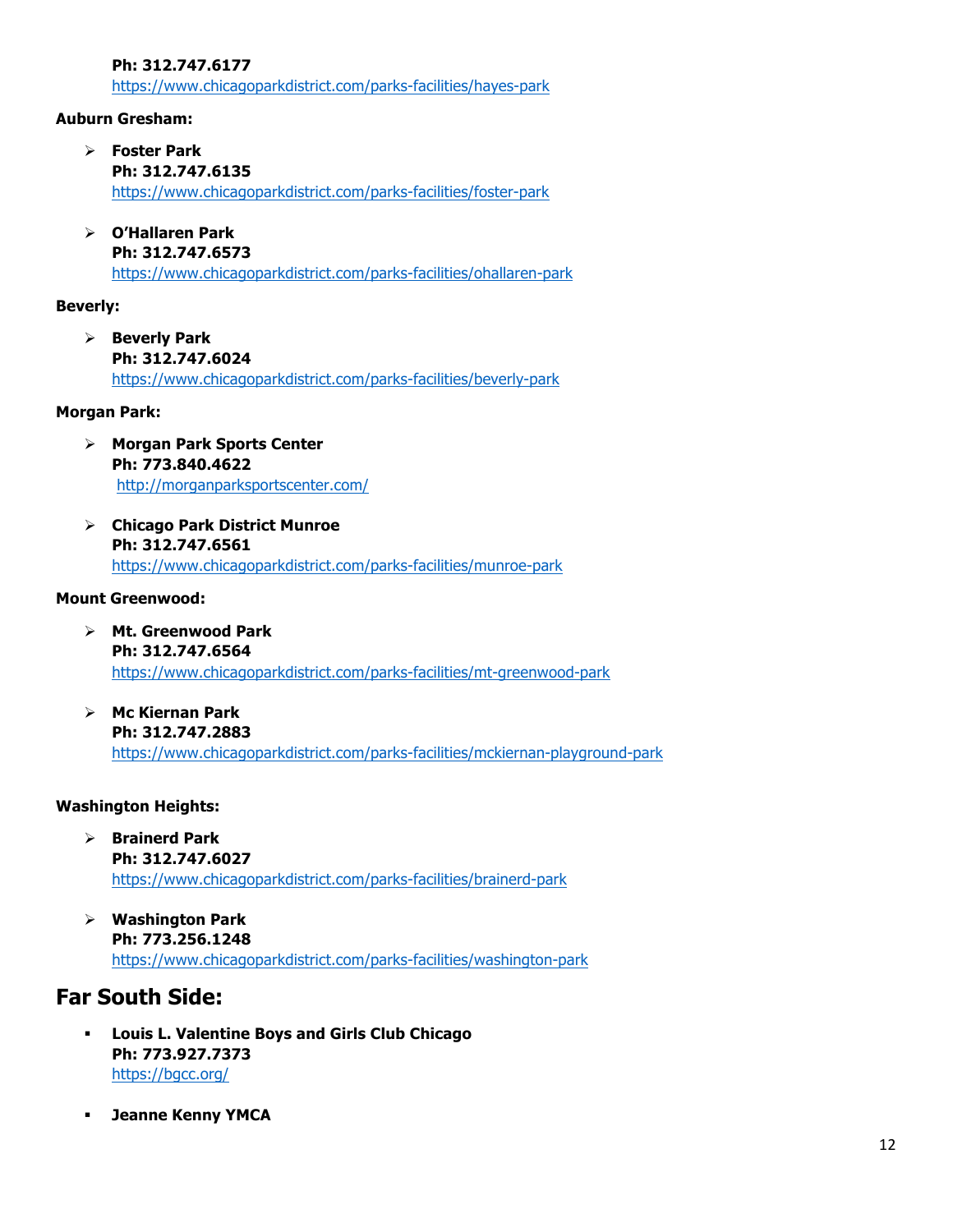**Ph: 773.904.0195**

https://www.ymcachicago.org/pages/jeanne-kenney-ymca-day-care

#### **Avalon Park:**

- Ø **Avalon Park Ph: 312.747.6015** https://www.chicagoparkdistrict.com/parks-facilities/avalon-park
- Ø **South Central Community Center Ph: 773.483.0900** http://www.sccsinc.org/

#### **Burnside:**

- Ø **Chicago Xplosion Allstars Ph: 773.759.4119**  http://www.amateursports365.com/Magazine/Winter2008/Chicago%20Xplosion.htm
- Ø **Windy City Tumbling Academy Ph: 773.359.4438** http://windycitytumblingacademy.com/

#### **Calumet Heights:**

- Ø **Calumet Park Ph: 312.747.6039** https://www.chicagoparkdistrict.com/parks-facilities/calumet-park
- Ø **Calumet Park Parks & Recreation Dept. Ph: 708.389.0850** http://www.calumetparkvillage.org/play.html

#### **Chatham:**

Ø **West Chatham Park Ph: 312.747.6998** https://www.chicagoparkdistrict.com/parks-facilities/west-chatham-park

#### **East Side:**

Ø **Eastside Recreation Center Ph: 847.888.1989** http://www.cityofelgin.org/1161/Eastside-Recreation-Center-ERC

#### **Hegewisch:**

- Ø **Mann Park Ph: 773.646.0210** https://www.chicagoparkdistrict.com/parks-facilities/mann-park
- Ø **William W. Powers State Recreation Area Ph: 773.646.3270** https://www.dnr.illinois.gov/parks/pages/williamwpowers.aspx

#### **Pullman:**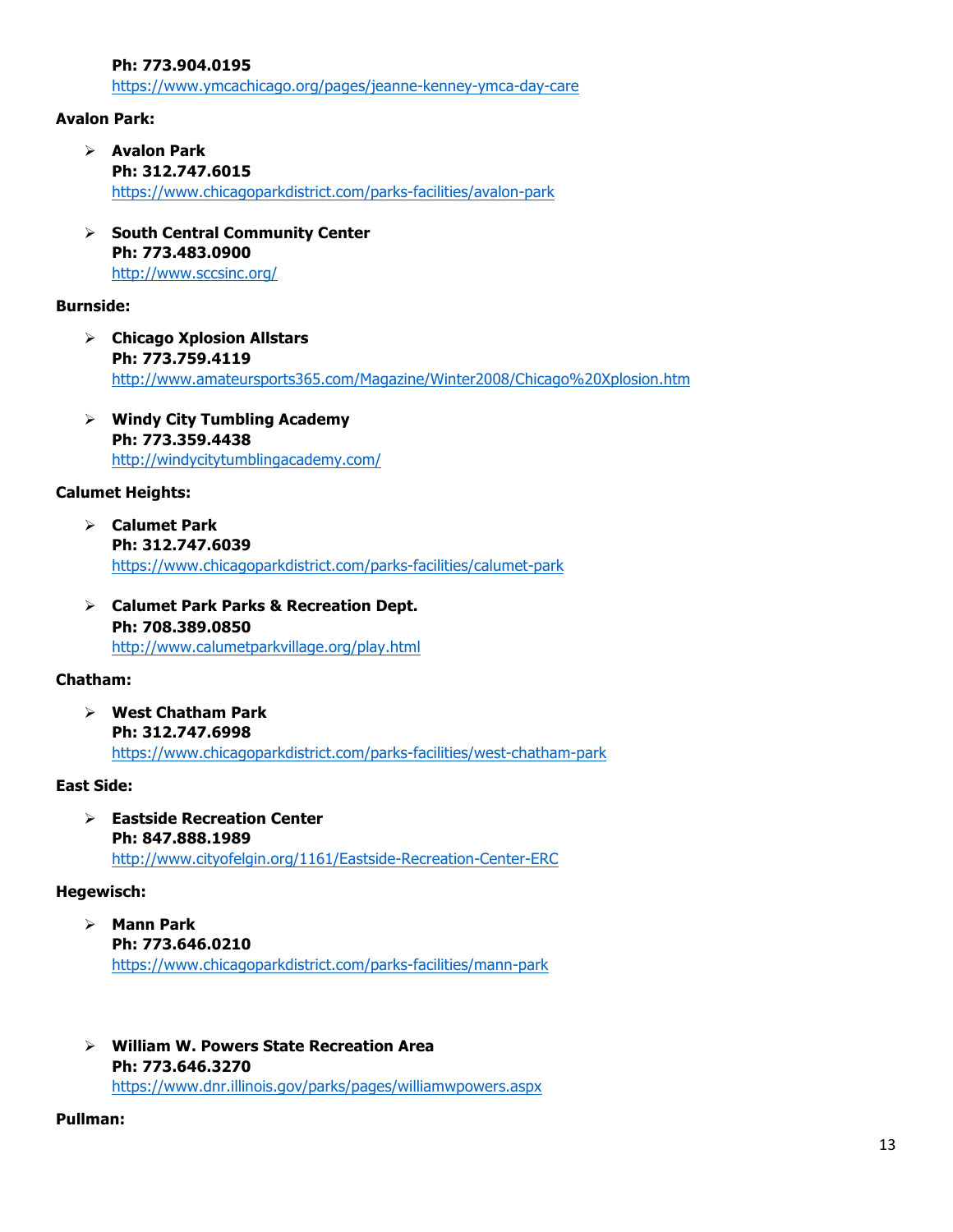- Ø **West Pullman Park Ph: 312.747.7090** https://www.chicagoparkdistrict.com/parks-facilities/west-pullman-park
- Ø **Palmer Water Park Ph: 312.747.6577** https://www.chicagoparkdistrict.com/parks-facilities/palmer-park

#### **Riverdale:**

- Ø **Riverdale Park District Ph: 708.841.0095** http://riverdaleparkdistrict.com
- Ø **Ivanhoe Park District Ph: 708.849.9853** http://riverdaleparkdistrict.com/locations/ivanhoe-fieldhouse-2/

#### **Roseland:**

- Ø **Chicago Park District Jr Field House Ph: 312.747.6577** https://www.chicagoparkdistrict.com/parks-facilities/location-types/800
- Ø **Fernwood Park Ph: 312.747.6132** https://www.chicagoparkdistrict.com/parks-facilities/fernwood-park

#### **South Chicago:**

Ø **Don Nash Community Center Ph: 773.256.0904** https://www.chicagoparkdistrict.com/parks-facilities/don-nash-community-center

#### **South Deering:**

- Ø **Big Marsh Park Ph: 312.720.0940** https://www.chicagoparkdistrict.com/parks-facilities/big-marsh-park-no-564
- Ø **Veterans' Memorial Park Ph: 312.747.6812** https://www.chicagoparkdistrict.com/parks-facilities/veterans-memorial-park

#### **West Pullman:**

- Ø **West Pullman Park Ph: 312.747.7090** https://www.chicagoparkdistrict.com/parks-facilities/west-pullman-park
- Ø **Jesse Owens Park Ph: 312.747.6709** https://www.chicagoparkdistrict.com/parks-facilities/owens-park

# **Suburbs**

§ **YMCA of Metro Chicago**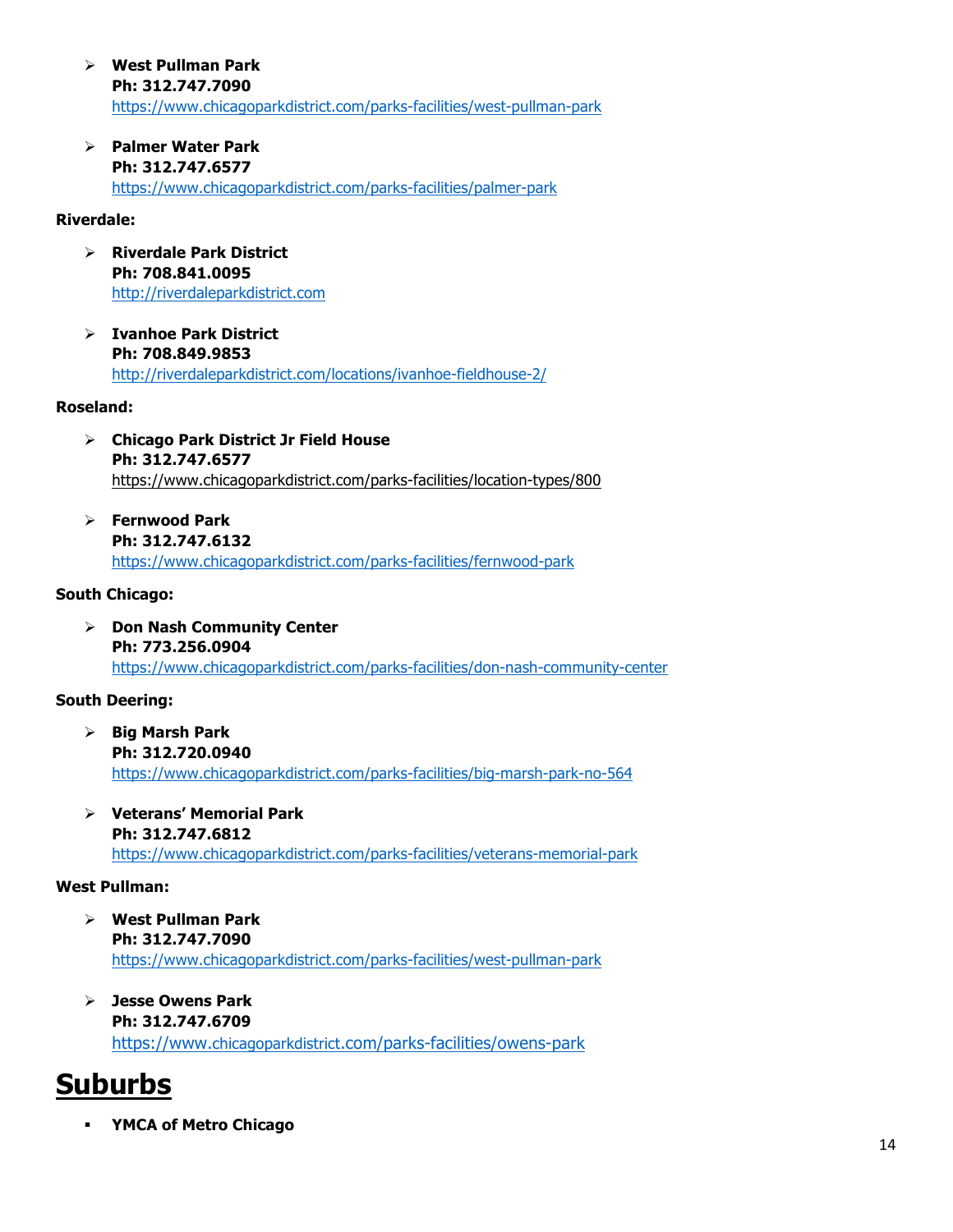# **North**

#### **Park Ridge:**

- Ø **Centennial Fitness Center Ph: 847.692.5129** https://www.prparks.org/facilities/centennial-fitness-center
- Ø **Maine Park Leisure Center Ph: 847.692.5127** https://www.prparks.org/Facilities/Maine-Park-Leisure-Center

#### **Evanston**

Ø **Kids Club in Evanston**  https://www.chicagoathleticclubs.com/services/kids-club/

#### **Glencoe**

- Ø **Glencoe Park District Ph: 847.835.3030** http://www.glencoeparkdistrict.com/Programs/Youth-Activities
- Ø **Reach Yoga Ph: 847.786.4211** http://www.reachyogaglencoe.com/

#### **Glenview**

- Ø **Glenview Park District Ph: 847.724.5670**  https://www.glenviewparks.org/
- Ø **The Little Gym of Glenview Ph: 847.724.4929**  https://www.thelittlegym.com/glenviewil

#### **Highland Park**

- Ø **Highland Park District Ph: 847.831.3810** http://www.pdhp.org/
- Ø **Highland Park Fitness Club Ph: 847.681.7777** https://www.equinox.com/clubs/chicago/highlandpark

#### **Kenilworth**

- Ø **Kenilworth Park District Ph: 847.251.1691**  https://kenilworthparkdistrict.org/
- Ø **My Gym Children's Fitness Center**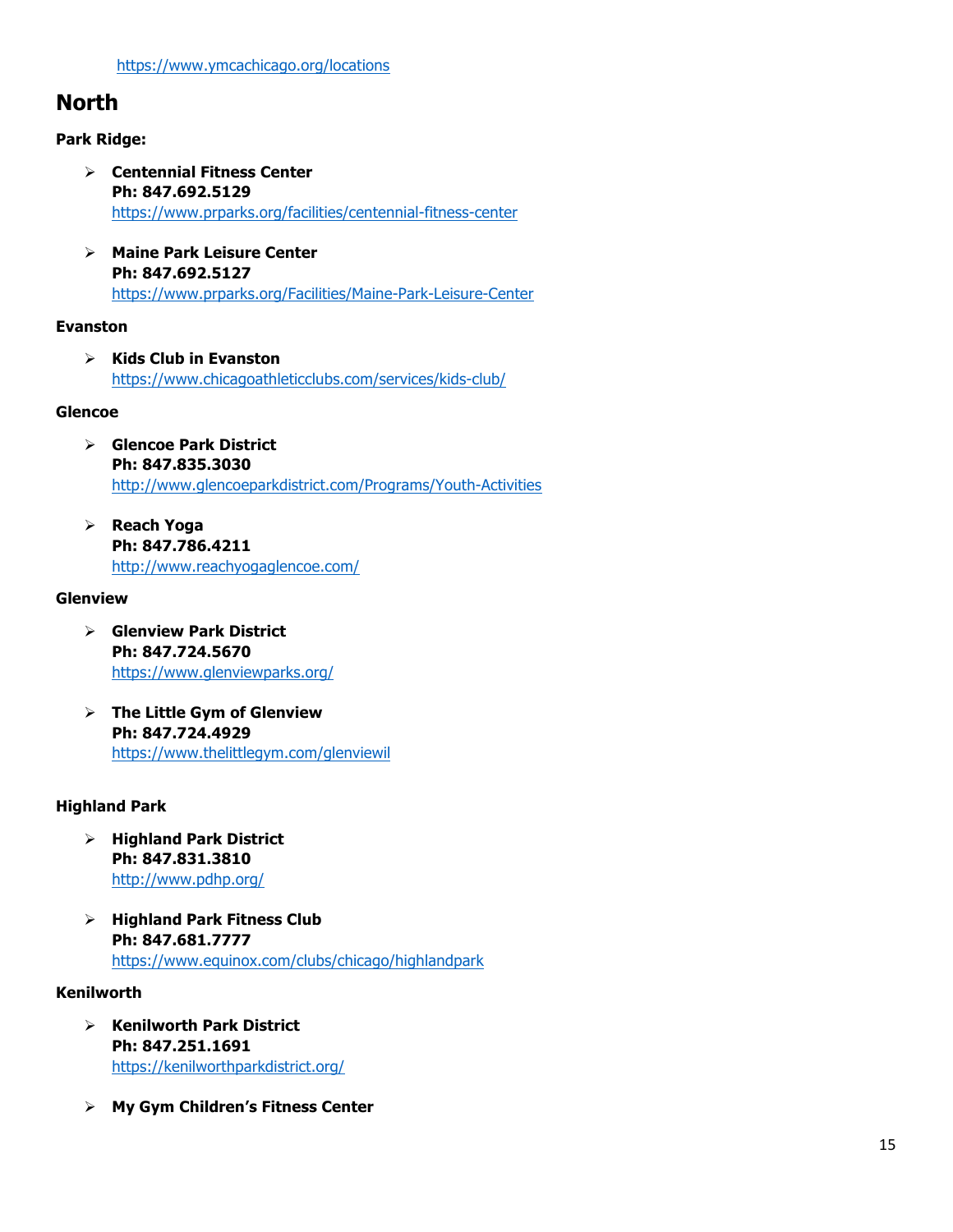**Ph: 847.677.6949**

https://www.mygym.com/skokie

#### **Lake Bluff**

Ø **Lake Bluff Park District Ph: 847.234.4150**  https://www.lakebluffparks.org/

#### **Lake Forest**

- Ø **FitKids Club Ph: 847.535.7000** http://www.lakeforesthfc.com/fitkids-lake-forest
- Ø **Lake Forest Recreation Center Ph: 847.234.6700**  https://www.cityoflakeforest.com/parks-and-recreation/

#### **Libertyville**

- Ø **LifeSport Athletic Club Ph: 847.362.5553**  http://libertyville.lifesport.com/
- Ø **Recreation and Sports Complex Ph: 847.367.1502** https://libertyvillesportscomplex.com/

#### **Vernon Hills**

Ø **Hot Ground Gym Ph: 847.239.5697**  https://www.hotgroundgymvernonhills.com/

#### **Wilmette**

- Ø **CrossFit Kids Ph: 815.790.4272** http://crossfitwilmette.com/crossfit-kids/
- Ø **Wilmette Park District Ph: 847.256.6100** http://www.wilmettepark.org/

#### **Winnetka**

- Ø **Winnetka Community House Ph: 847.446.0537** https://www.winnetkacommunityhouse.org/open-gym/
- Ø **Winnetka Park District Ph: 847.501.2040** https://www.winpark.org/

### **Northwest**

**Arlington Heights**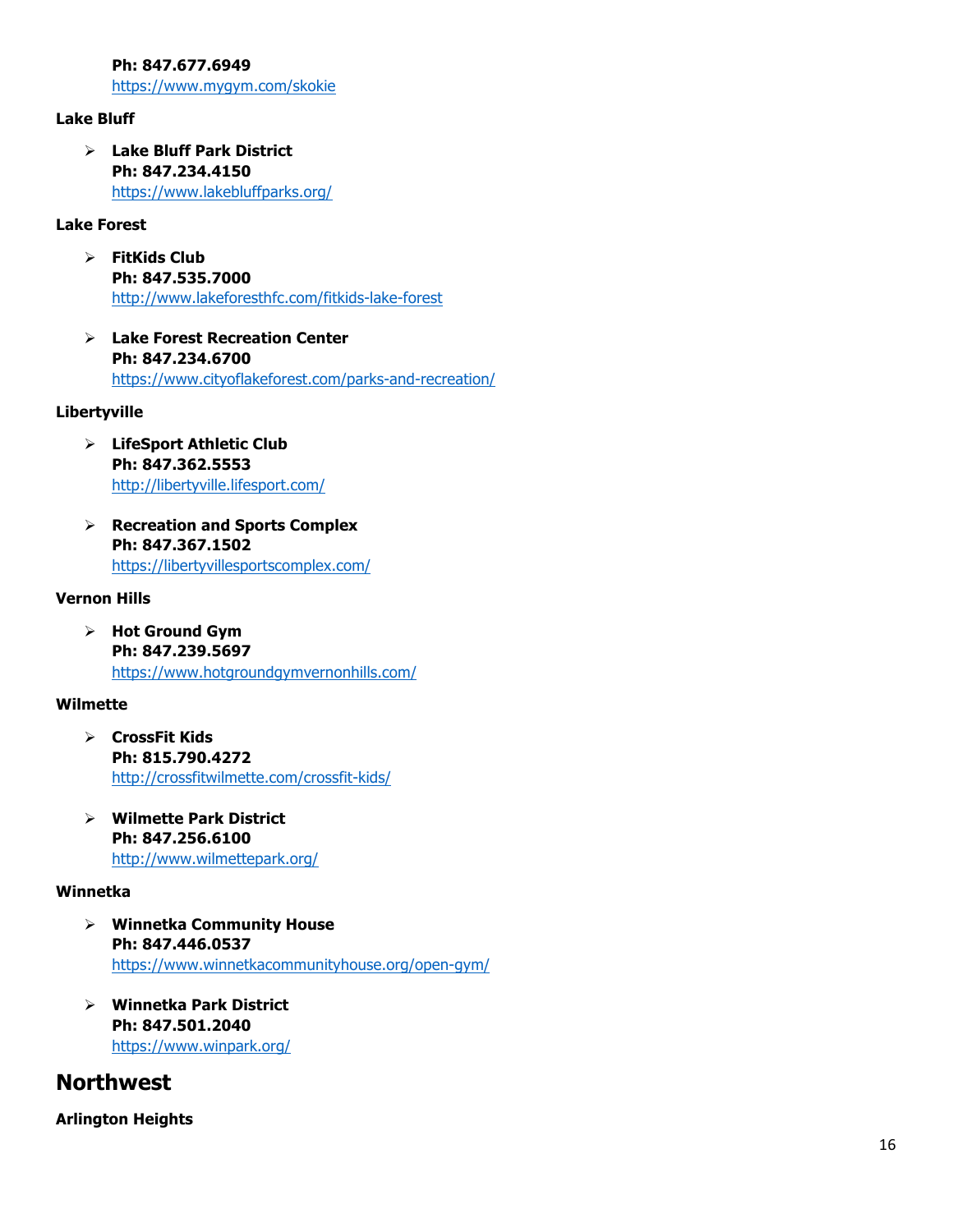- Ø **Arlington Heights Park District Ph: 847.577.3000** https://www.ahpd.org/
- Ø **US Elite Martial Arts & Fitness Center Ph: 847.797.0100** http://www.buffalogrovemartialarts.com

#### **Barrington**

- Ø **The Little Gym of Barrington Ph: 224.633.3404** https://www.thelittlegym.com/barringtonil
- Ø **Barrington Park District Ph: 847.381.0687**  https://www.barringtonparkdistrict.org/

#### **Bensenville**

- Ø **All Around Gymnastics Ph: 708.258.5822** http://allaroundgymnast.com/
- Ø **Bensenville Park District Ph: 630.766.7015** http://www.bensenvilleparkdistrict.org/pdcms/

#### **DesPlaines**

- Ø **DesPlaines Park District Ph: 84 7.391 .5700** http://www.desplainesparks.org
- Ø **Rosemont Health and Fitness Ph: 847.698.2582** https://www.rosemont.com/health -fitness/
- Ø **Rosemont Park District Ph: 847.823.6685** http://www.rosemontparkdistrict.com/

#### **Itasca**

- Ø **Gym Stars ETC Ph: 630.250.7827** http://www.gymstarsetc.com/
- Ø **Itasca Park District Ph: 630.773.2257**  http://www.itascaparkdistrict.com/

#### **Rolling Meadows**

Ø **Rolling Meadows Park District Ph: 847.818.3200**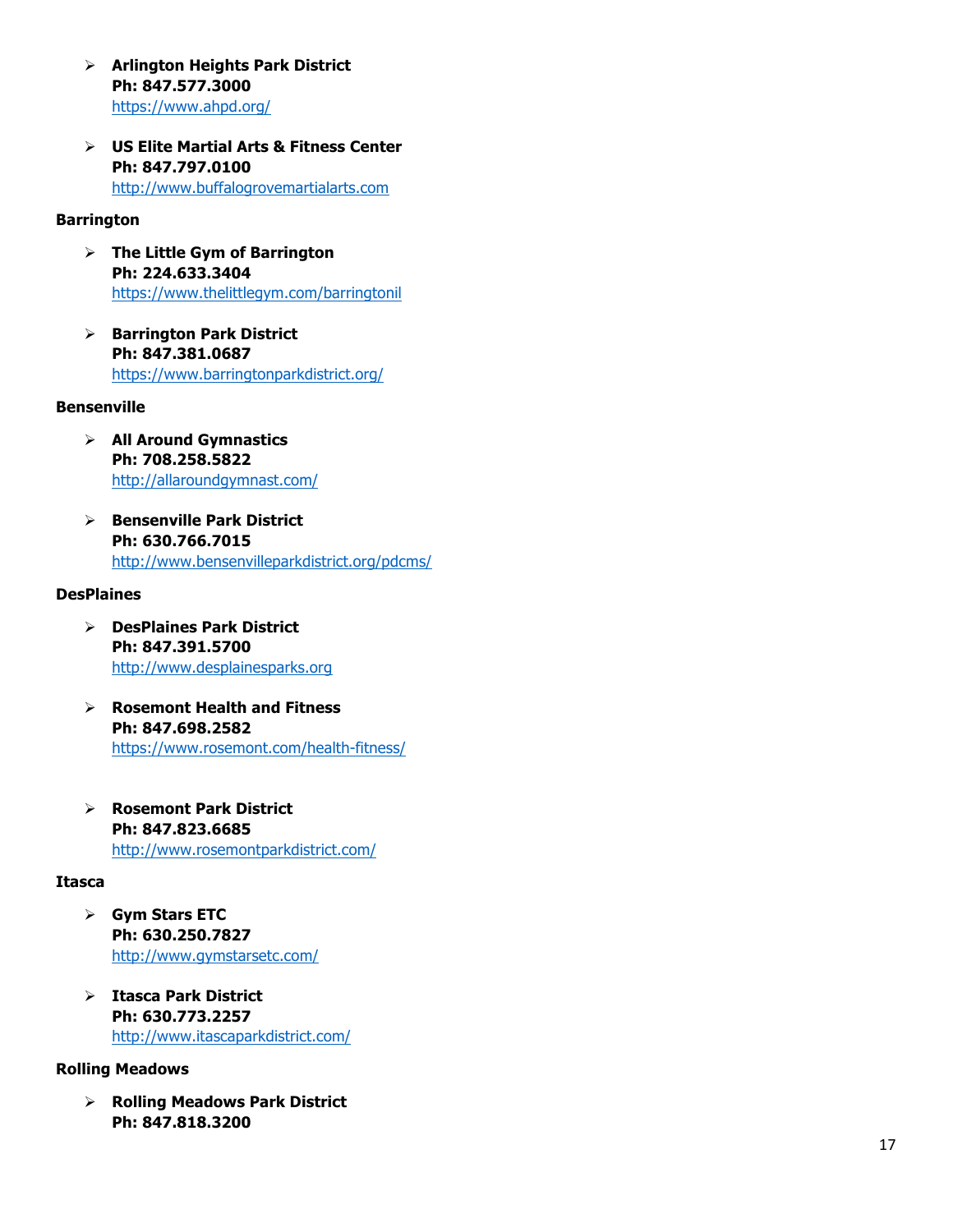http://rmparks.org/

Ø **Motion Fitness Ph: 877.668.4664** https://www.motionfitness.com/

#### **Schaumburg**

Ø **Schaumburg Park District Ph: 847.985.2115** http://www.parkfun.com

#### **Northbrook**

- Ø **Hot Ground Gym Ph: 847.268.4531** https://www.hotgroundgym.com/
- Ø **Northbrook Park District Ph: 847.291.2993** https://www.nbparks.org/

### **West**

#### **Downers Grove**

Ø **Downers Grove Park District Ph: 630.963.1304**  https://dgparks.org/

#### **Forest Park**

- Ø **My Gym River Forest Ph: 708.209.1600** https://www.mygym.com/riverforest
- Ø **Park District of Forest Park Ph: 708.366.7500** http://www.pdofp.org/

#### **Franklin Park**

Ø **Park District of Franklin Park Ph: 847 .455 .2852** http://www.fpparks.org/

#### **Naperville**

- Ø **The CrossFit 630 Kids Club Ph: 630.791.0498** http://www.crossfit -630.com/contact -us
- Ø **Naperville Park District Ph: 630.995.8900**  https://www.napervilleparks.org/

#### **Oak Park**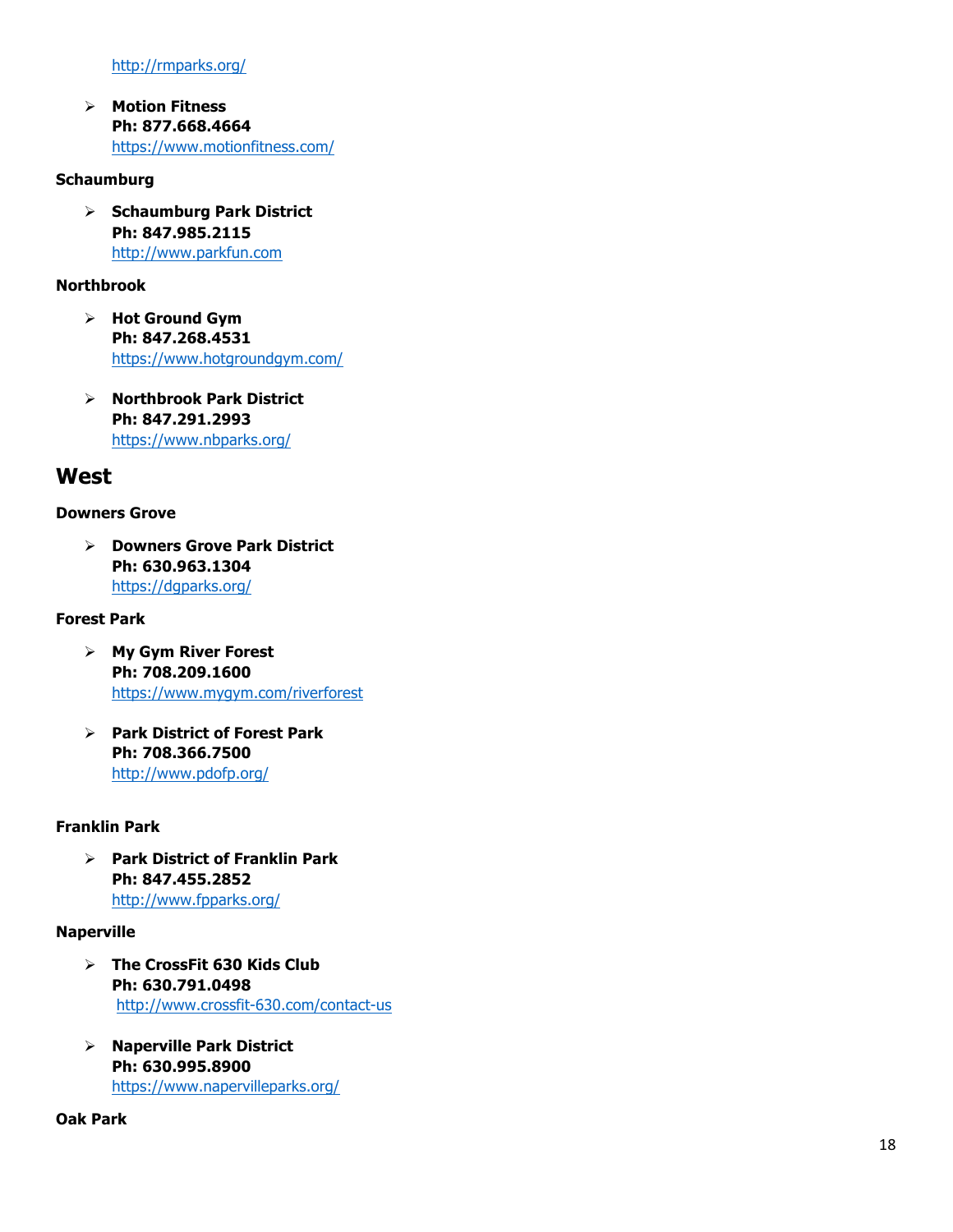- Ø **Gymnastics and Recreation Center Ph: 708.725.2200**  http://www.pdop.org/
- Ø **Park District of Oak Park Ph: 708.725.2720**  https://www.pdop.org/

#### **Wheaton**

- Ø **My Gym Ph: 630.221.0555** https://www.mygym.com/Home/Multiple?gym1=riverforest&gym2=wheaton
- Ø **Wheaton Park District Ph: 630.510.4941**  https://wheatonparkdistrict.com/

#### **Woodridge**

- Ø **ARC Athletic Recreation Center Ph: 630.353.3400** http://www.wpdarc.org/
- Ø **Woodridge Park District Ph: 630.353.3300**  https://www.woodridgeparks.org/

## **South**

#### **Calumet City**

- Ø **Little Gym of Evergreen Park Ph: 708.576.8675**  http://www.thelittlegym.com
- Ø **Calumet Memorial Park District Ph: 708.862.6440** https://calumetcity.org/dept-direct/parks-and-recreation/

#### **Chicago Heights**

- Ø **One World Gymnastics Ph: 708.503.4422** http://www.oneworldgymnastics.com/
- Ø **Chicago Heights Park District Ph: 708.755.1351**  http://www.chparkdistrict.net/

#### **New Lenox**

- Ø **Pride Martial Arts Ph: 779.803.3170** http://pridemarts.com/
- Ø **New Lenox Community Park District**